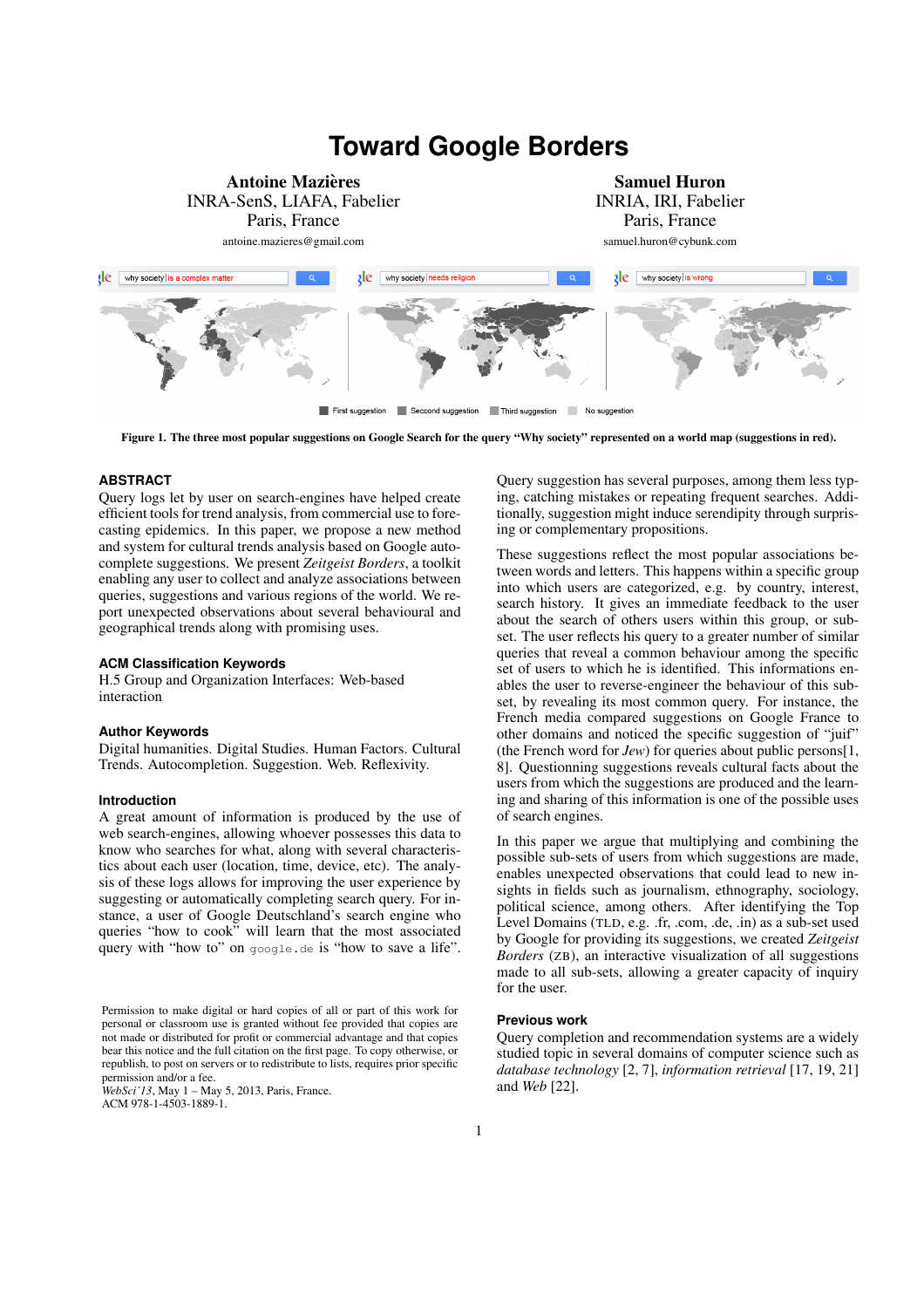However, less research has been done about using this type of system to study cultural trends at a world scale. *Google Zeitgeist* [14] shows the most common requests over a one year period and provide an interface to explore this topic over a world map. *Google Trends* [13] is a webservice providing trends on a user defined query relative to the total search-volume distributed over the world. Baram-Tsabari et al. [4] studied the potentials and limitations of Google trends. Also, Ginsberg et al. [9] presented a method to analyse search query logs to track influenza-like illness arround the world, this technique being now provided as a service called Google Flue [11]. Specifically related to Google suggestions, Baker et al. [3] focus on racist, sexist or homophobic suggestions to argue that the Google Autocomplete algorithm can reinforce stereotypes.

## **A Reverse engineering approach to Google Autocomplete**

*Google Autocomplete* (GA) [10] is the name of the suggestion system used by Google since 2008 and enhanced in 2010 by *Google Instant* [12] making suggestion available on-the-fly while the user is typing.

While several publications describe it [5, 15], the system internals are not available to the public. For this reason, we decided to use a reverse-engineering approach to understand if different suggestions are served to different users and to understand the criterias for those differences. A reverse engineering approach is defined, in this case, by the analysis of an existing obfuscated system to identify its behaviour and create representations of it in a simplified form for a purpose [6].

We listened to the network traffic of a computer while queries were being typed in the search box of a Chrome browser. This revealed an HTTP request<sup>1</sup> transmitting what is being typed. A response occurs, indicating the suggestions to be made (Fig. 2). The absolute URL of the HTTP request transmit the query along with 3 pieces of informations about the user: his browser, his query and which Google's domain, i.e. TLD, is being used. Top Level Domains (TLD) are assigned by an American NGO (ICANN) and most of them refer to a specific country, such as .fr refers to France, .de to Germany or .in to India.

We reproduced a same query over all supported TLDs supported by Google<sup>2</sup> referring to a country and observed differences among the responses. As a simple measure of these differences, we quantified the occurences of every first suggestion received by typing each letter of the Latin alphabet among all TLDs. On average, approximately 30% of TLDs (57 over 186), were served with the exact same first suggestion for each letter. This means that an average of 72 different first suggestions are distributed over the other 128 TLDs. For approximately 70% of Google's domains, a unique first suggestion was shared by only two of them<sup>3</sup>. While this statistical inquiry does not allow us to deduce that this ratio is true for all queries, it is sufficient to affirm that TLDs, and

```
["how to",
          ["http:\setminus/\setminus/www.jailbreakiphone4.fr\setminus",
          "how to make it in america",
           "how to become parisian in one hour",
"how to save a life"],
["Jailbreak iPhone 4 | Jailbreak iPhone 4S,
          4.3.5, 4.3.4, 4.3.3, 4.3","","",""],
           [],
{"google:suggesttype":
["NAVIGATION","QUERY","QUERY","QUERY"],
                     "google:suggestrelevance":
                                                     [601,600,551,550],
                     "google:verbatimrelevance":1300}]
              Figure 2. Response to a HTTP request on GA
```
thereore countries, are a determinant aspect for distributing suggestions among users.

GA is a system thats return the top matching queries as suggestions to queries being typed by users. Through our analysis of this system, we have shed light on the fact that suggestions differ from one user to another, including on the base of the TLD requested. Consequently, TLDs are a significant sub-set for Google's suggestion system, and for every query made, users are shown the most common associated Google search queries from their country.

# **Tool design**

We built a tool enabling users to map, worldwide the suggestions made by Google for a specific query. Through local suggestion, the user is given some knowledge about the other users with whom he is associated to. Given that GA associates users by the domain they use, those domains define the borders within which this knowledge is acquired about other users. Our tool allows one to abstract himself from these borders and acquire knowledge about any possible sub-set or combination of sub-sets of users.

Data is collected by the user defined query on every Google domains. We collect completions over 186 TLDs. Zero to four completions are received after each of our requests, as a list of string ordered by relevance. In order to scale the local ranking of suggestion to a world-wide view, we defined a score for each suggestion. A global ranking is built by making the sum of those scores for each similar suggestion over all TLDs. This score allow us to rank TLD suggestions at a world scale and let one knows wether suggestions are shared or not with other countries. Once collected, this data is stored and sent to the web interface.

By entering a query, the user get a list of all suggestions made by the search engine on all its domains, ranked by number of occurrences. As shown in Fig. 3, a mouse over a specific suggestion highlights the relevant countries on a world map. Also, a mouse over a specific country returns the suggestions made by the related domain.

Our software is called *Zeitgeist Borders* (ZB) and is released under the GPL [18].

Limitations Every query on ZB triggers as many queries on Google servers as there are TLDs. For example, six queries using our software causes over 1000 queries on GA's infrastructure. Tens of queries in a row cause the user's IP address

 ${}^{1}$ For instance: GET http://www.google.fr/complete/search? sugexp=chrome,mod=0&client=chrome&q=how+to HTTP/1.1

 ${}^{2}$ Listed in http://www.google.com/supported\_domains  ${}^{3}$ Data and code available at https://github.com

Data and code available at https://github.com/fabelier/ Zeitgeist-Borders/tree/master/data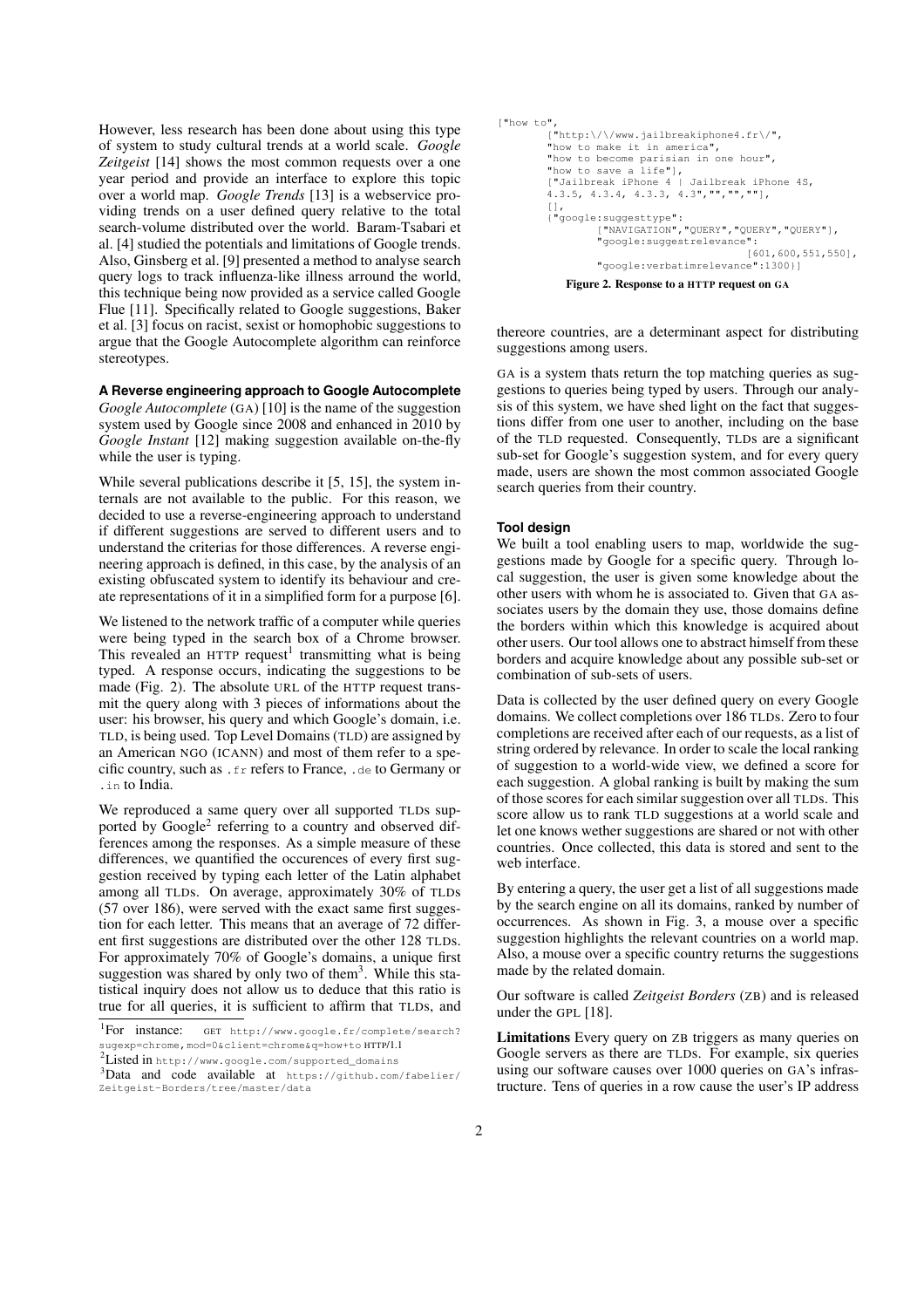

Figure 3. User interaction example on *Zeitgeist Borders*

to be banned from interacting with GA for a few hours. Such a limitation prevented us from collecting significant volumes of data for making statistical assumptions on the suggestion topology. However, with or without this limitation, important biases remain in the system:

- While Google is the most used search-engine on the web, its marketshare varies from one country to another. As an illustration, it has 97% of the market shares in Italy, Spain and Germany, while it is only below 40% of the market share in Japan, Russia and China [16]. This means that the use of Google search is in several countries limited to specific regions, users or topics.
- *•* English appeared to be the language the most suitable for collecting suggestion from every domain. However, focusing on this language in a non-english speaking country constrains the returned suggestions to specific users (i.e. English-speakers) or matters (e.g. international news).
- *•* GA's presence varies among domain and over time, sometimes along with Google search. This has been true during our research for Cuban and Chinese TLDs.
- According to GA policies [10], suggestions are turned off for certain sequences of characters associated with, for example, racism or pornographic topics.

### **Observations**

As previously stated, our research does not pretend to shed light on the suggestion topology and distribution, since acquiring a volume of data that would be statistically relevant was not possible. However, we believe it is still worth reporting qualitative observations to build assumptions of the interests of the approach prototyped by our tool. Within these boundaries, we collected all suggestions of all TLDs for several list of queries:

- *•* Letters of the Latin alphabet. This list was used in to assert the TLD-based system behind GA.
- Interrogative pronouns followed by most common verbs or pronouns: *what*, *where*, *when*, *how*, *who*, *why* followed by *is*, *are*, *was*, *I*, *he*, *she*. This list narrows suggestions to general-purpose interrogative queries.
- *•* Intuitive queries according to our experience using ZB. These are mostly derived from the previous dataset with some added words making references to concept, name or

thing. This non-structured list allows us to report unexpected observations without a specific methodology of inquiry.

*With the Latin alphabet* dataset, we noticed a strong presence of American or British companies. A measure revealed that 56% of the three most popular suggestions for each TLD among all letters are names of brands or products from USA or UK. For example, "amazon" is served as first suggestion among 40% of all TLDs over the letter "a". This means that the majority of suggestions over a single letter are linked to a few companies from only two countries in the world. Beyond highlighting an interesting economical and political fact, a generalized measure of this phenomenon would allow plotting of a semantic market share of those companies over their letter.

*Interrogative pronouns* are fundamental components of questions, and therefore a query with these is usually a formulated question. Adding pronouns or verb narrow the range to a category such as time (based on tense used) or gender ("he" or "she"). For instance, "what if" returns the hypothetical condition the most tested by Google's users. Whether from worry, fear or curiosity, users ask mostly about "if god was one of us", "if money didn't matter" and "if there was no google". The pronoun "why" asks for the meaning or cause of a phenomenon, the most common being "why is the sky blue". By adding a subject we can learn for what meaning is queried about a specific gender. For example, questions asked about the male gender include "why he disappeared" and "why he doesn't call", while those about the female gender asked "why she buys" and "why she slap". Also, different questions for different levels of languages can be identified by adding elements making a grammatically correct formulation. In that sense, being for she or he, "why does" returns "ignore me" and "love me".

*Adding a concept to a pronoun-based query* enable one to figure out what is mostly asked about this concept, or what other concept is linked to it. As shown in Figure 1, "why society" trigger a relation with complexity ("is a complex matter"), religion ("needs religion") and truth ("is wrong"). With names, ZB enables one to rank the popularity of a name and at the same time discover some elements of this popularity. In that sense, among all the Josephs, Joseph Gordon-Levitt is the more queried, this for his "girlfriend" and his role in "batman".

*The visualization* offered by our tool through a world map allow one to immediately test combinations or comparisons of group of users. For instance, the query "how to" clearly draw the north/south political separation over the world, with "how to kiss" for the south and "how to tie a tie" for the north. Also, different sub-groups can be tested for similarities. For instance, if communities of language seems also to provide similitude in queries, some sub-categories seems more tied together than others. For example, France and French-speaking African countries are frequently highlighted together while other French-speaking countries are not.